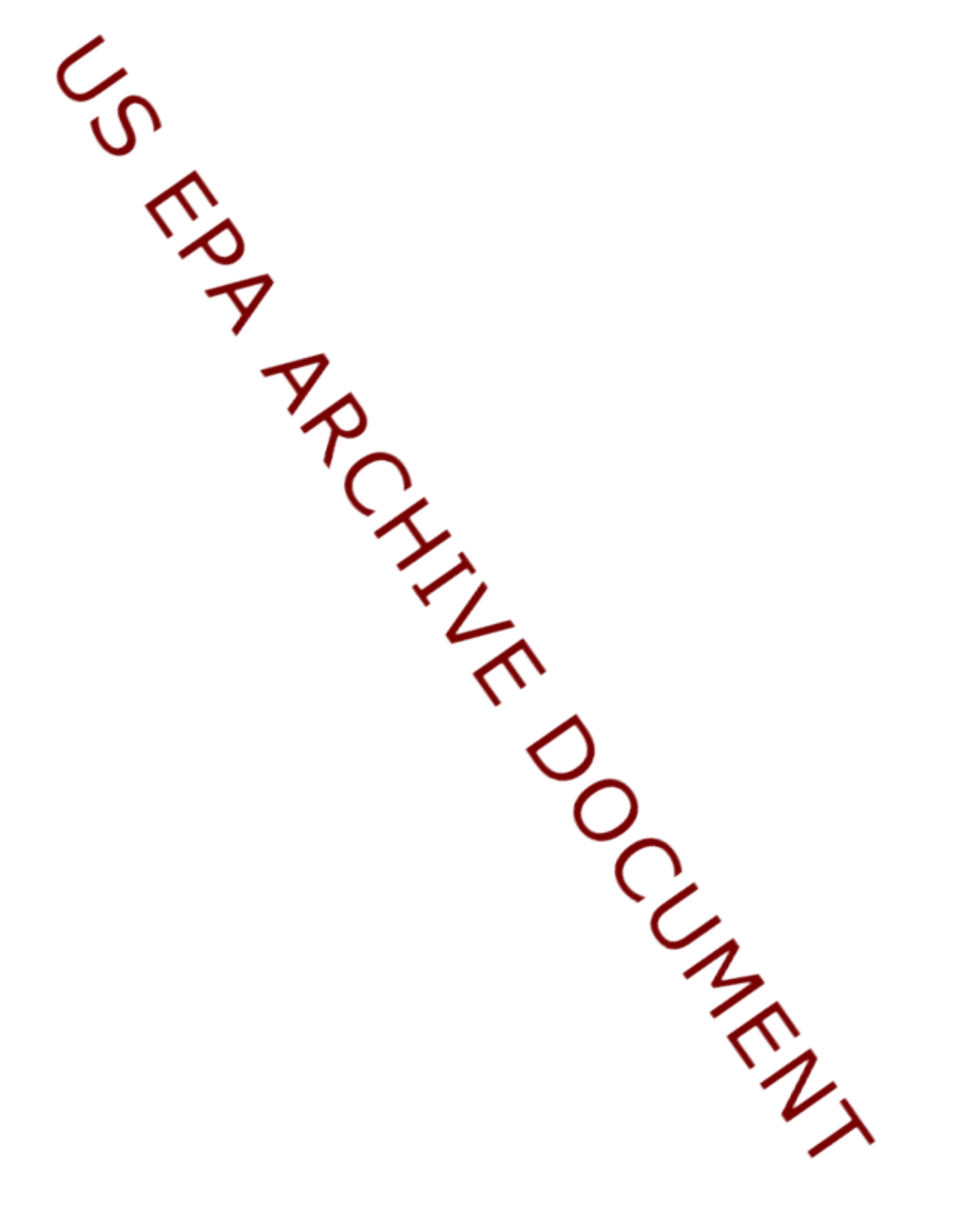## **AGENCY:** ENVIRONMENTAL PROTECTION AGENCY (EPA)

**TITLE:** "TRIBAL TRAINING SUPPORT FOR THE AMERICAN INDIAN AIR QUALITY TRAINING PROGRAM AND TRIBAL AIR MONITORING SUPPORT CENTER"

**ACTION:** Request for Applications (RFA) - Questions and Answers.

**RFA NO:** OAR-IO-05-01

**CATALOG OF FEDERAL DOMESTIC ASSISTANCE (CFDA) NO:** 66.034

- **SUMMARY:** Formal Agency responses to questions/comments regarding the subject solicitation.
- **1. What are the requirements regarding the applications font and margins, and is there a page limit?**

The announcement contains no specifications regarding the applications font, margins, or page limit.

**2. Is this the first time this program has been solicited? If not, when it was it last solicited, how many awards were made, and how much funding was available?**

Yes. This is the first time a competitive selection of recipients will be made under this program.

**3. Are applicants advised to contact the program office prior to submitting an application?**

No. Because this is an open competitive opportunity, in the interest of fairness, we are unable to meet with individual potential applicants to discuss details of the program or proposal development.

Specific questions regarding the solicitation may be submitted, in writing, via postal mail, facsimile, or by using our website. Answers will be posted, bi-weekly, until the closing date of this announcement, to the OAR Grants & Funding webpage located at: http://www.epa.gov/air/grants\_funding.html. *(Refer to Section VII, Agency Contact.)*

## **4. What types of applicants would prove most competitive for this program?**

Each eligible proposal, based on Section III, Eligibility Information, will be evaluated according to the criteria disclosed in the announcement. Proposals that are best able to directly and explicitly address the evaluation criteria will have a greater likelihood of being selected for award.